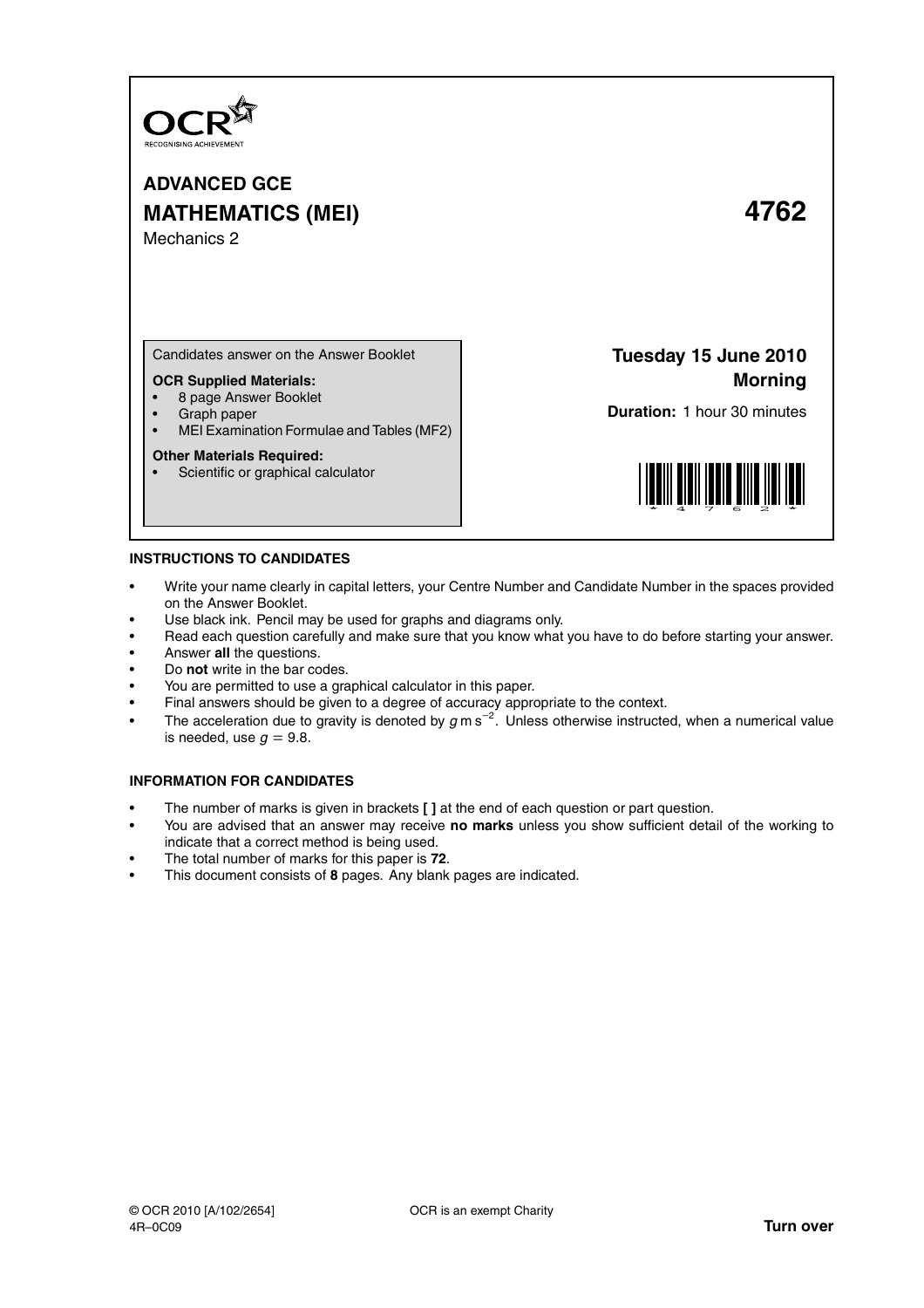**1** Two sledges P and Q, with their loads, have masses of 200 kg and 250 kg respectively and are sliding on a horizontal surface against negligible resistance. There is an inextensible light rope connecting the sledges that is horizontal and parallel to the direction of motion.

Fig. 1 shows the initial situation with both sledges travelling with a velocity of  $5\text{i} \text{ m s}^{-1}$ .



**Fig. 1**

A mechanism on Q jerks the rope so that there is an impulse of 250**i** N s on P.

**(i)** Show that the new velocity of P is 6.25**i**m s<sup>−</sup><sup>1</sup> and find the new velocity of Q. **[4]**

There is now a direct collision between the sledges and after the impact P has velocity 4.5**i**m s<sup>−1</sup>.

(ii) Show that the velocity of Q becomes  $5.4$ **i**m s<sup>−1</sup>.

Calculate the coefficient of restitution in the collision. **[6]**

Before the rope becomes taut again, the velocity of P is increased so that it catches up with Q. This is done by throwing part of the load from sledge P in the −**i** direction so that P's velocity increases to 5.5**i**m s<sup>−</sup><sup>1</sup> . The part of the load thrown out is an object of mass 20 kg.

**(iii)** Calculate the speed of separation of the object from P. **[5]**

When the sledges directly collide again they are held together and move as a single object.

**(iv)** Calculate the common velocity of the pair of sledges, giving your answer correct to 3 significant figures. **[2]**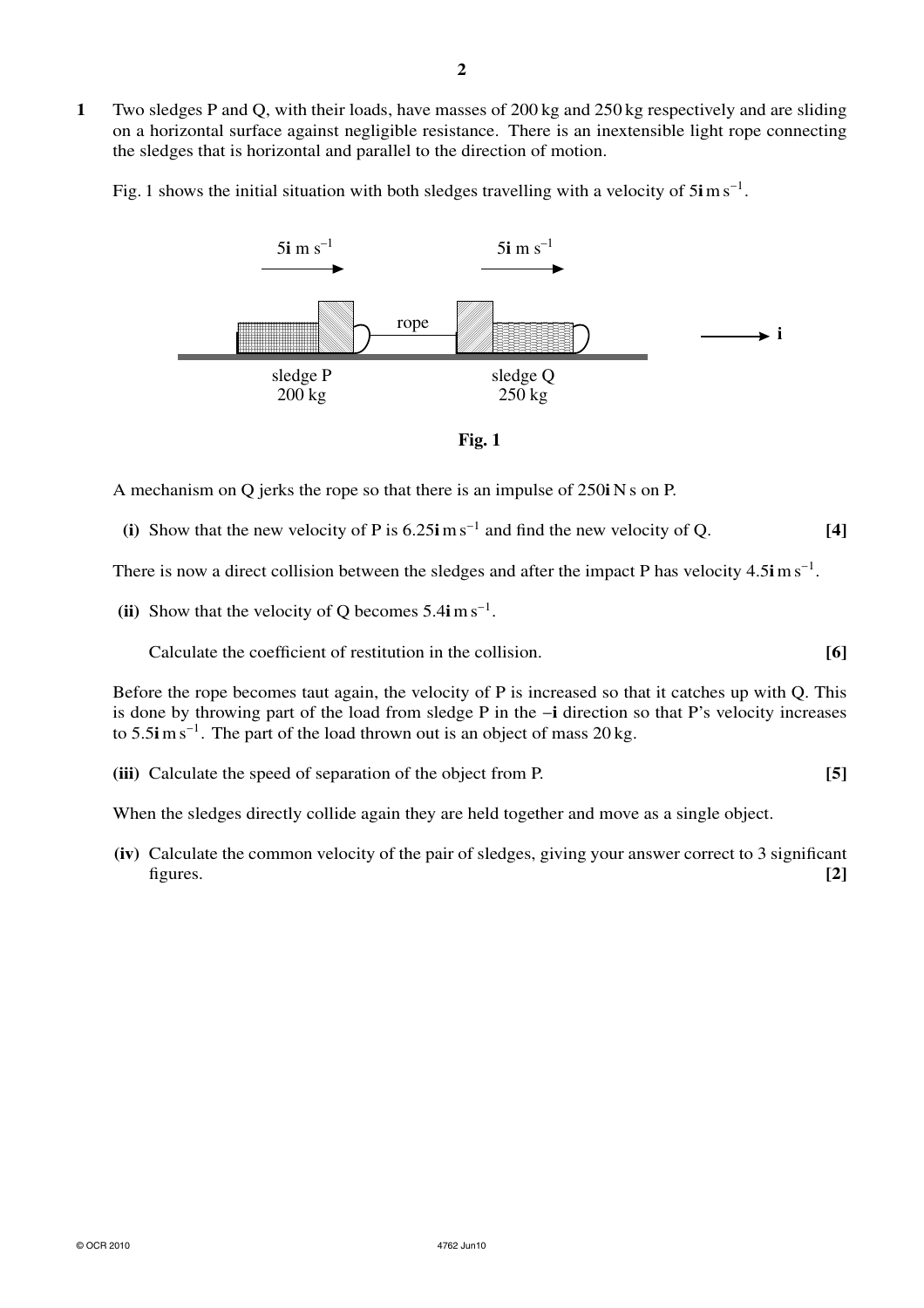

**3**

**Fig. 2**

Fig. 2 shows a stand on a horizontal floor and horizontal and vertical coordinate axes O*x* and O*y*. The stand is modelled as

- **•** a thin uniform rectangular base PQRS, 30 cm by 40 cm with mass 15 kg; the sides QR and PS are parallel to O*x*,
- **•** a thin uniform vertical rod of length 200 cm and mass 3 kg that is fixed to the base at O, the mid-point of PQ and the origin of coordinates,
- **•** a thin uniform top rod AB of length 50 cm and mass 2 kg; AB is parallel to O*x*.

Coordinates are referred to the axes shown in the figure.

**(i)** Calculate the coordinates of the centre of mass of the stand. **[5]**

A small object of mass 5 kg is fixed to the rod AB at a distance of 40 cm from A.

**(ii)** Show that the coordinates of the centre of mass of the stand with the object are (22, 68). **[2]**

The stand is tilted about the edge PQ until it is on the point of toppling. The angle through which the stand is tilted is called 'the angle of tilt'. This procedure is repeated about the edges QR and RS.

**(iii)** Making your method clear, determine which edge requires the smallest angle of tilt for the stand to topple. **[4]**

The small object is removed. A light string is attached to the stand at A and pulled at an angle of 50<sup>°</sup> to the downward vertical in the plane O*xy* in an attempt to tip the stand about the edge RS.

**(iv)** Assuming that the stand does not slide, find the tension in the string when the stand is about to turn about the edge RS. **[7]**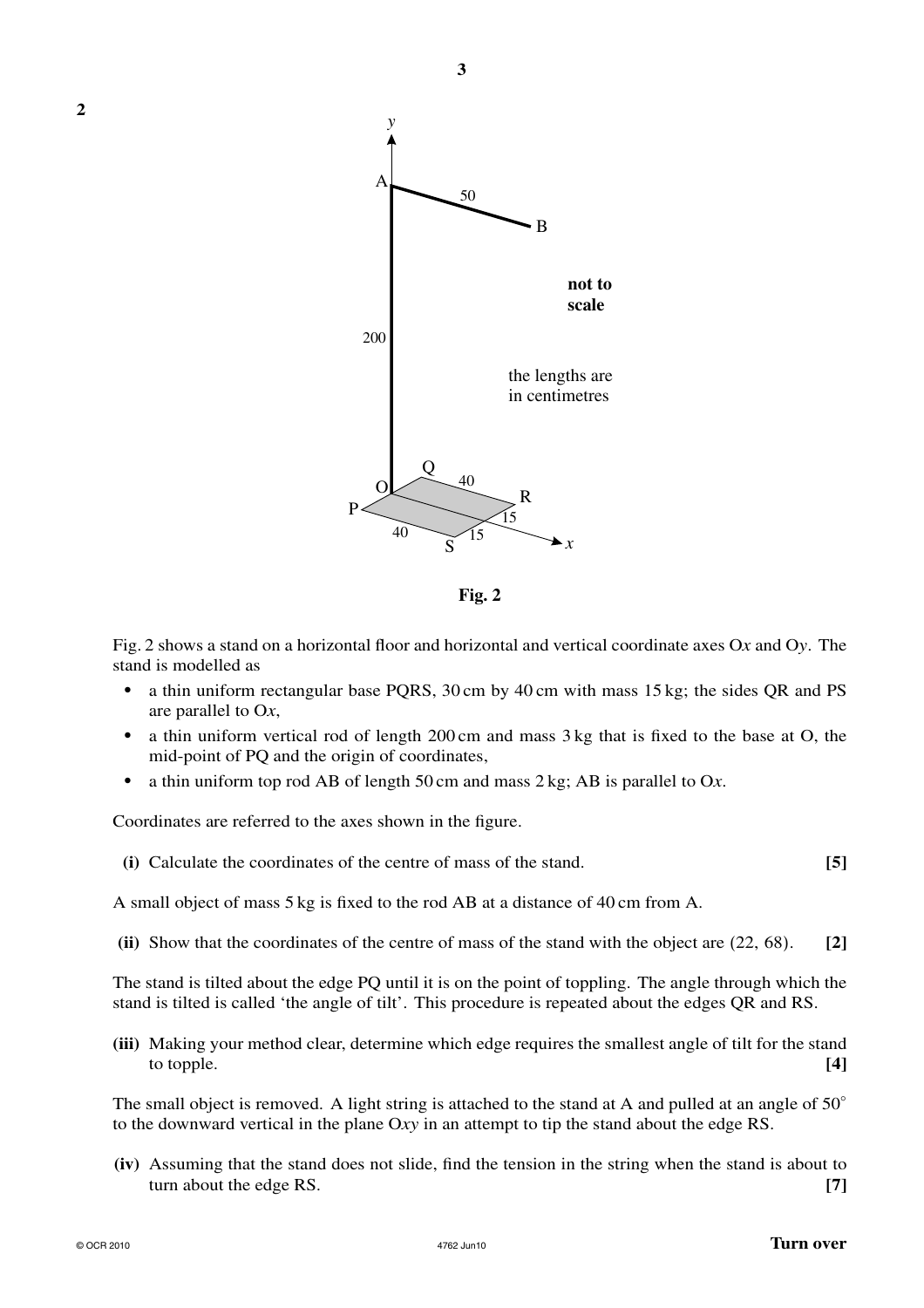**3** Fig. 3 shows a framework in a vertical plane constructed of light, rigid rods AB, BC, CD, DA and BD. The rods are freely pin-jointed to each other at A, B, C and D and to a vertical wall at A. ABCD is a parallelogram with AD horizontal and BD vertical; the dimensions of the framework, in metres, are shown. There is a vertical load of 300 N acting at C and a vertical wire attached to D, with tension *T* N, holds the framework in equilibrium. The horizontal and vertical forces, *X* N and *Y* N, acting on the framework at A due to the wall are also shown.



**Fig. 3**

- **(i)** Show that  $T = 600$  and calculate the values of *X* and *Y*.  $\begin{bmatrix} 4 \end{bmatrix}$
- **(ii)** Draw a diagram showing all the forces acting on the framework, and also the internal forces in the rods.  $[2]$
- **(iii)** Calculate the internal forces in the five rods, indicating whether each rod is in tension or compression (thrust). (You may leave answers in surd form. Your working in this part should correspond to your diagram in part **(ii)**.) **[9]**

Suppose that the vertical wire is attached at B instead of D and that the framework is still in equilibrium.

**(iv)** Without doing any further calculations, state which four of the rods have the same internal forces as in part **(iii)** and say briefly why this is the case. Determine the new force in the fifth rod. **[4]**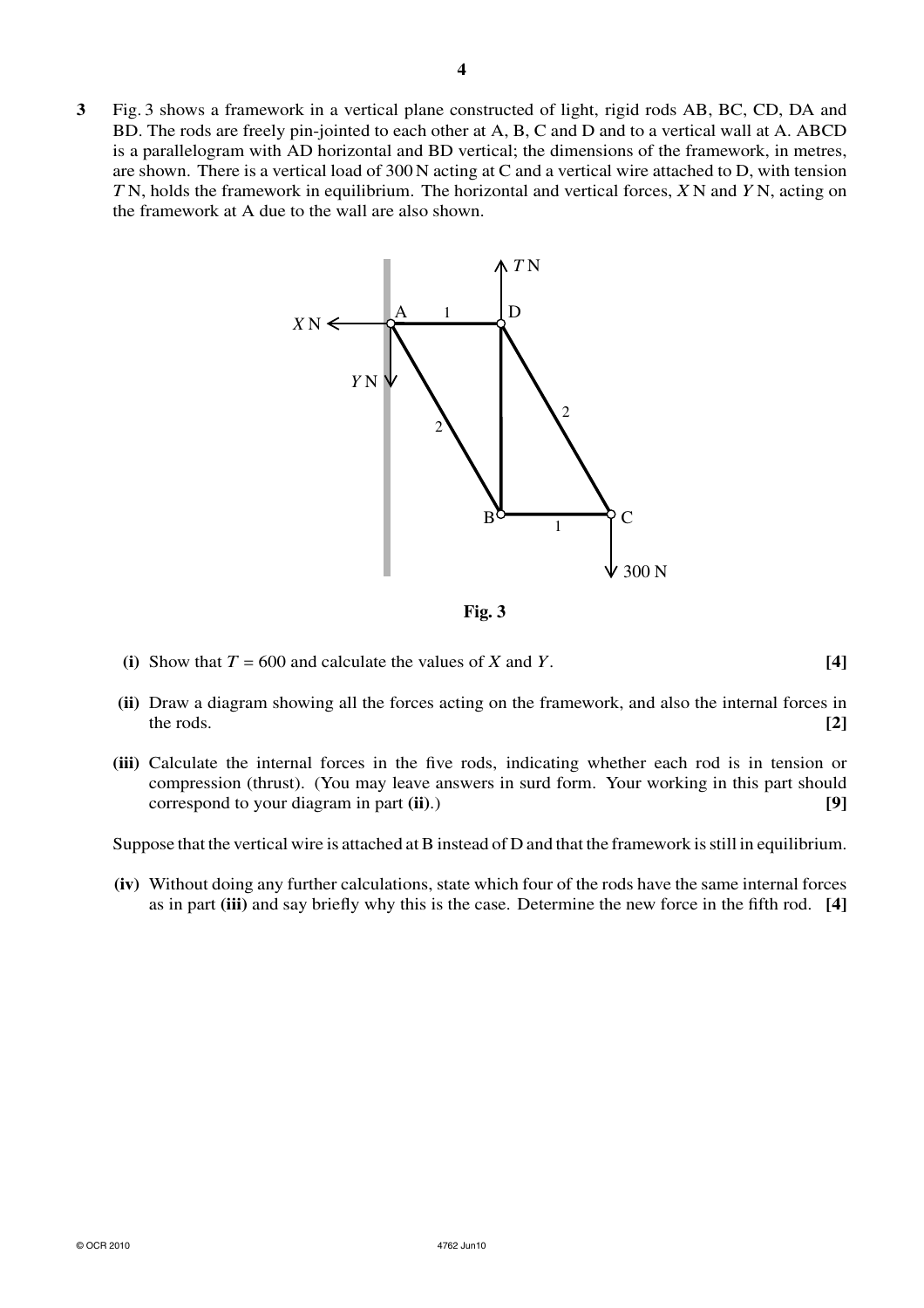**4** A box of mass 16 kg is on a uniformly rough horizontal floor with an applied force of fixed direction but varying magnitude *P* N acting as shown in Fig. 4. You may assume that the box does not tip for any value of  $P$ . The coefficient of friction between the box and the floor is  $\mu$ .



**Fig. 4**

Initially the box is at rest and on the point of slipping with  $P = 58$ .

**(i)** Show that  $\mu$  is about 0.25. **[5]** 

In the rest of this question take  $\mu$  to be exactly 0.25.

The applied force on the box is suddenly increased so that  $P = 70$  and the box moves against friction with the floor and another horizontal retarding force, *S*. The box reaches a speed of 1.5 m s<sup>-1</sup> from rest after 5 seconds; during this time the box slides 3 m.

- **(ii)** Calculate the work done by the applied force of 70 N and also the average power developed by this force over the 5 seconds. **[4]**
- **(iii)** By considering the values of time, distance and speed, show that an object starting from rest that travels 3 m while reaching a speed of  $1.5 \text{ m s}^{-1}$  in 5 seconds cannot be moving with constant acceleration. **[2]**

The reason that the acceleration is not constant is that the retarding force *S* is not constant.

**(iv)** Calculate the total work done by the retarding force *S*. **[7]**

**5**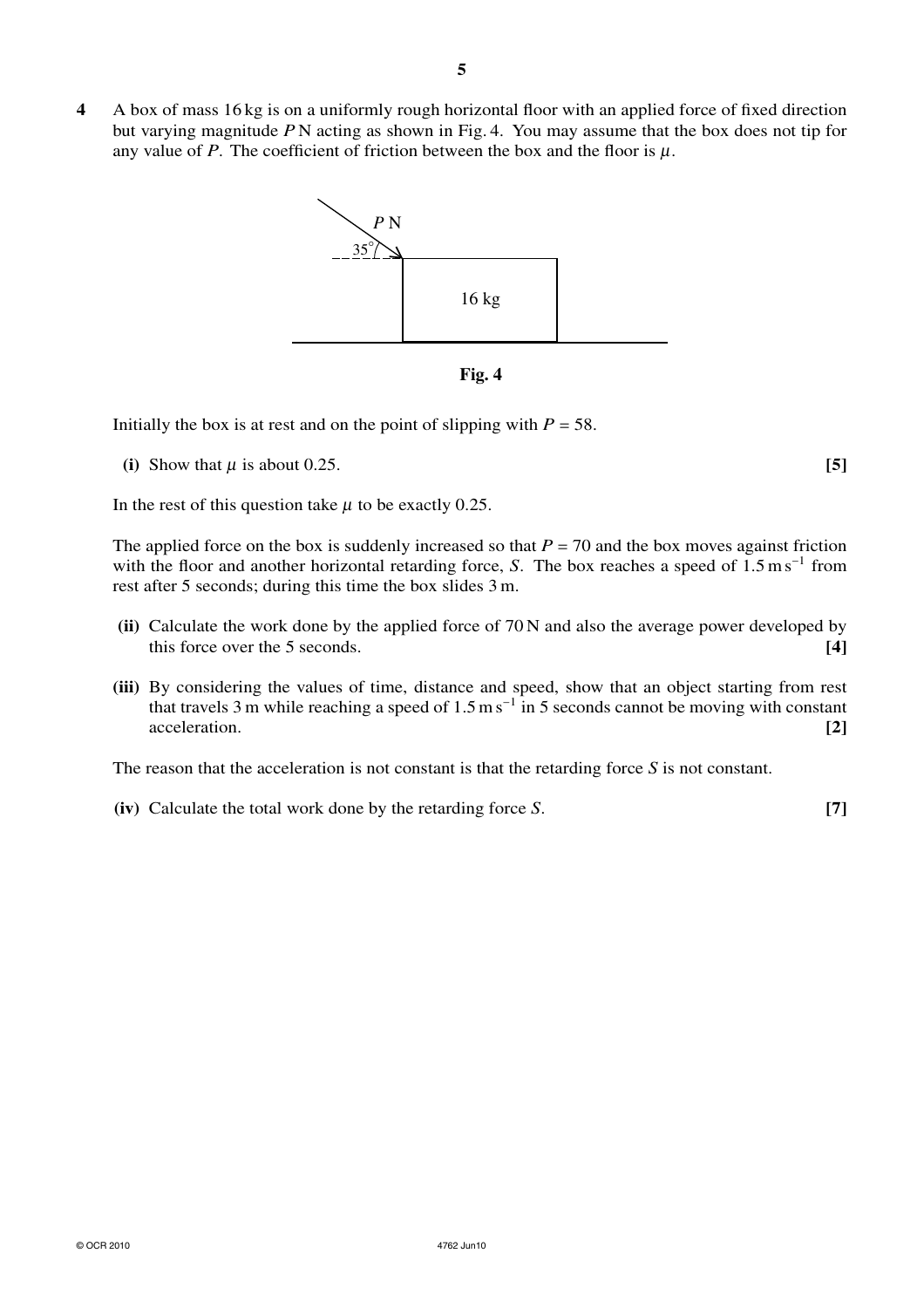# **BLANK PAGE**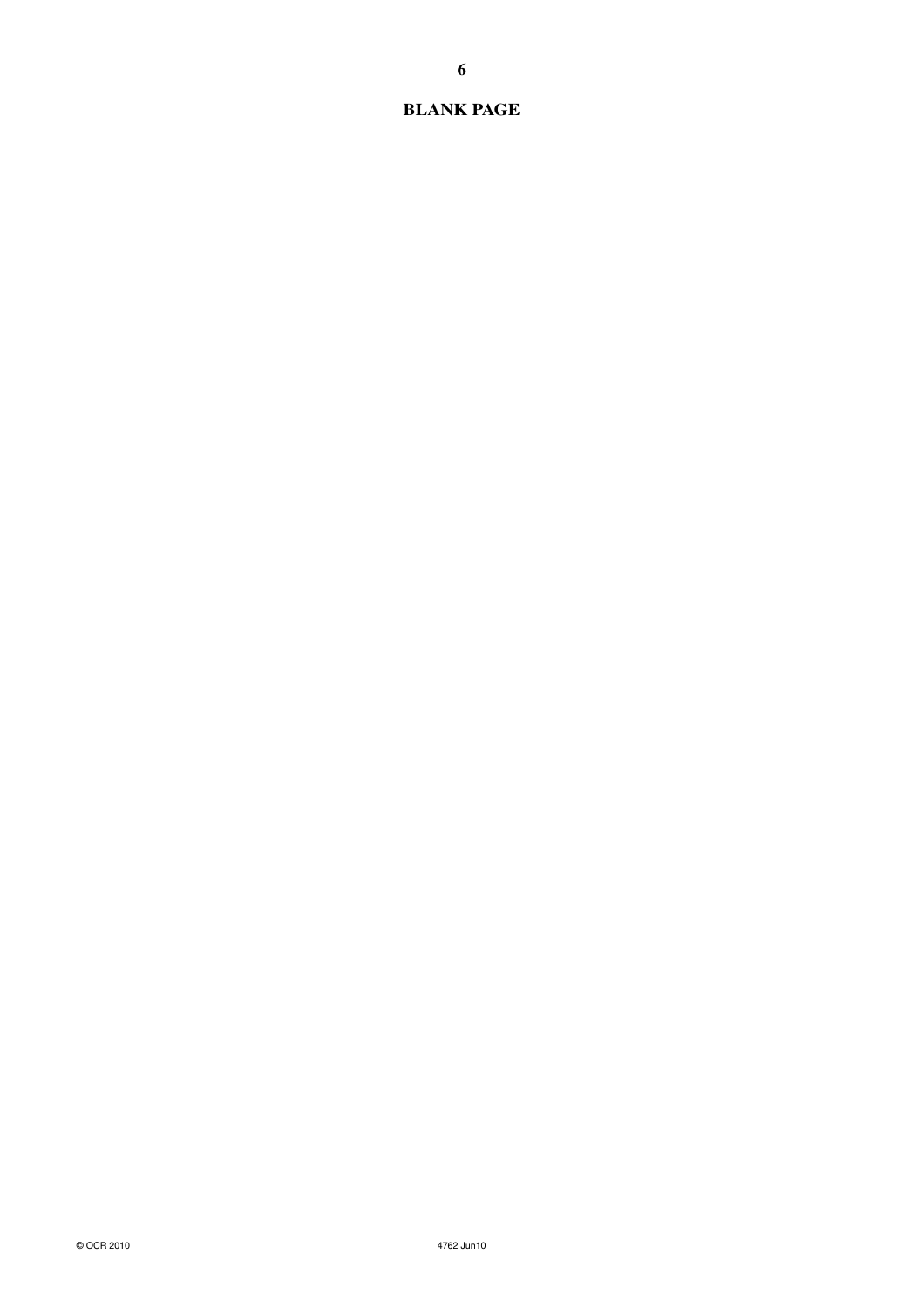# **BLANK PAGE**